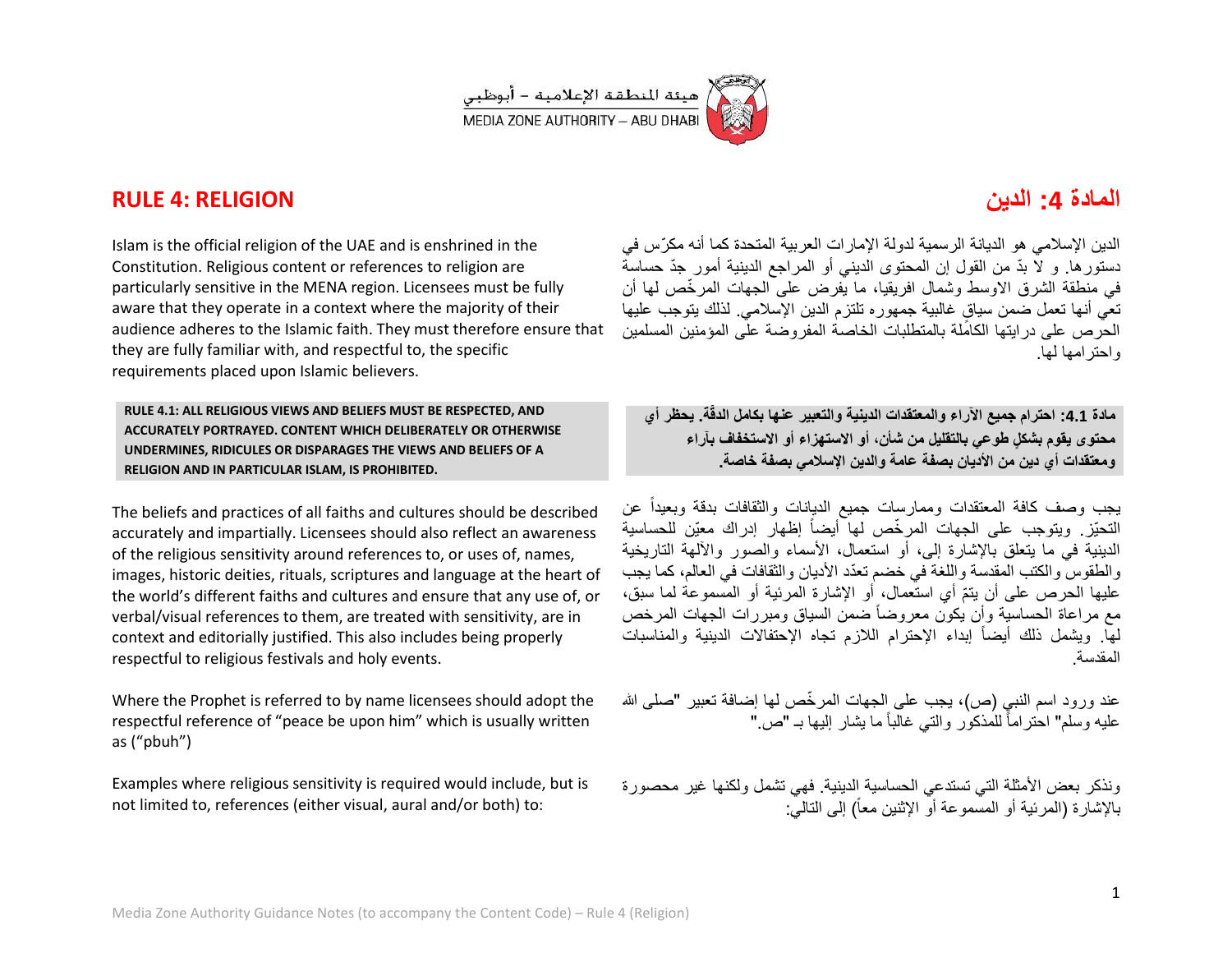

- the Qur'an;
- the Crucifixion;
- Holy Communion;
- the Jewish Sabbath;
- religious festivals such as Diwali;
- sacred texts such as the Hindu Vedas; and
- deities such as Ganesh, Lakshmi and Buddha

Licensees should be aware that whilst it may be acceptable in Western culture to satirise religion, it is unlikely that a similar treatment of any form of religion or specific cultural practice would be acceptable in the UAE. Further, whilst followers of the Christian faith do not generally find it offensive to depict God or Jesus in content (for example in a film or a cartoon) a similar depiction may cause offence (irrespective of the context) to those belonging to the Islamic faith.

Treatment likely to cause offence to Muslims includes, but is not limited to:

- disrespectful behavior towards the Qur'an e.g. by throwing it, or mocking its message; and
- visual depictions of the Prophet Mohammed (pbuh) and any other recognized prophets including the re-dissemination of images previously published by third parties.

# **RULE 4.2: PARTICULAR CARE MUST BE TAKEN TO DISTINGUISH BETWEEN RELIGIOUS VIEWS AND THOSE THAT ARE POLITICAL, SOCIAL AND CULTURAL.**

The politics of a country or a particular individual must never be used

- القرآن
- صلب المسٌح
- القربان المقدس
- السبت الٌهودي
- الإحتفالات الدينية كالديو الى
- نصوص مقدسة كنصوص الفٌدا الهندوسٌة؛ و
	- اآللهة كغانٌش والكشمً وبوذا

يجب على الجهات المرخّص لها أن تعى أنه في حين يُعتبر هجاء الدين في الثقافة الغربية مقبولاً، فمن المستبعد القبول بأي تصرّف مماثل تجاه أي من الديّانات أو الممارسات الثقافية في الإمارات العربية المتحدة. علاوة على ذلك، في حين أن أتباع الديانة المسيحية لا يجدون إهانة في تصوير الله أو المسيح في المحتوى (على سبيلٌ المثال ضمن فيلم أو رسوم متحركة)، فإن تجسيداً من هذا النوع قد يسبّب إهانة (بغض النظر عن السياق) لأتباع الدين الإسلامي.

إن التصرّ ف المحتمل أن بسبب الإساءة للمسلمين بشمل التالي دون الحصر :

- التصرّف بقلة احترام تجاه القرآن الكريم كرميهِ مثلاً أو السخرية من رسالته؛ و
- تصوير مرئي للنبي محمد (ص) وأي أنبياء آخرين معروفين بما في ذلك إعادة نشر وبنّث صوّر سبق وُنشرْتها أطراف أخرى.

**مادة :4.4 إبداء اهتمام خاص للتمٌٌز بٌن اآلراء الدٌنٌة وغٌرها من اآلراء السٌاسٌة أو اإلجتماعٌة أو الثقافٌة.**

لا يجب إطلاقاً استعمال سياسة دولة ما أو شخص معيّن كتبرير لانتقاد المعتقدات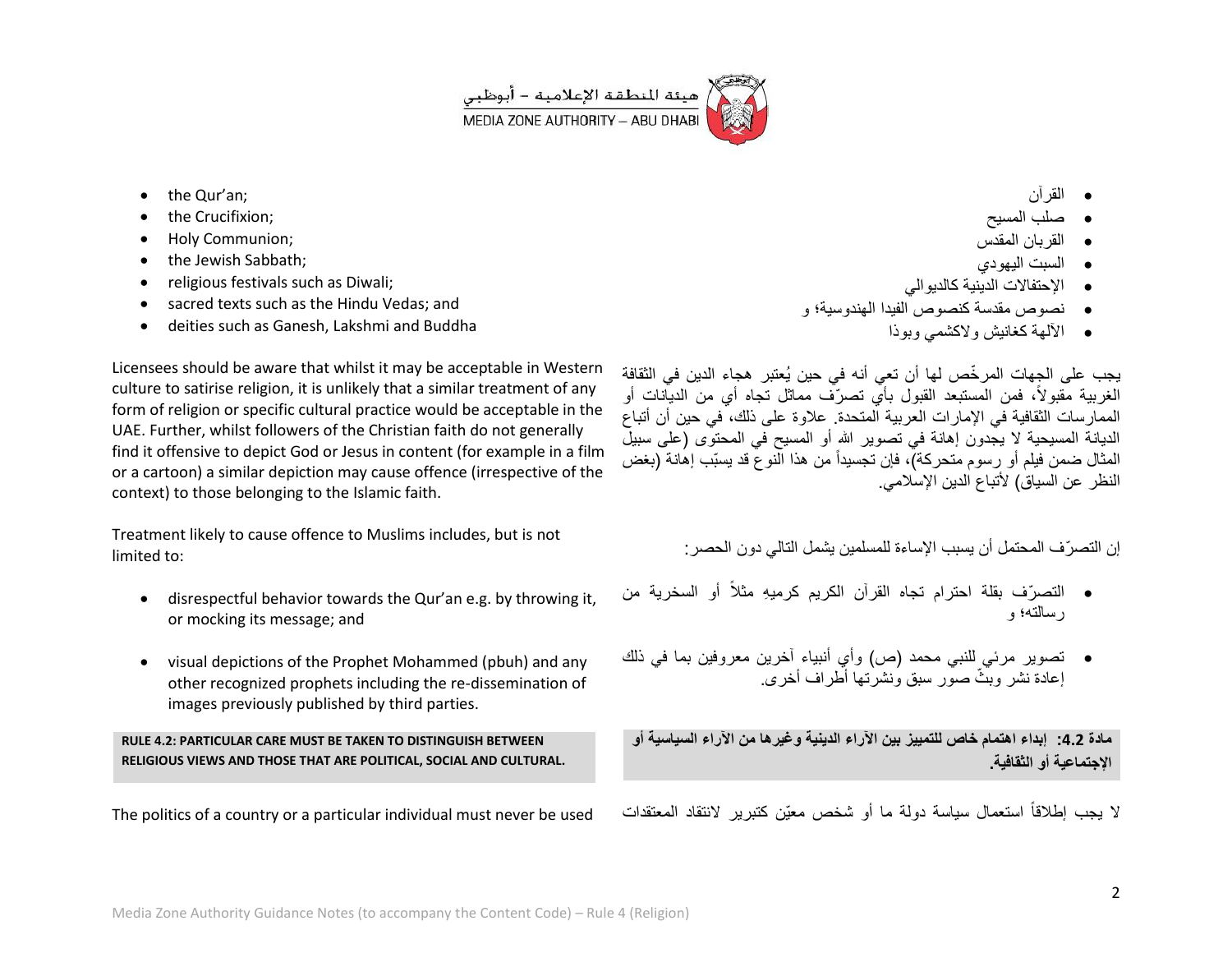

as justification for criticizing the religious beliefs and culture that prevail generally in that specific country.

In addition, there are specific practices which might be perceived as religious but which are cultural, such as wearing the niqab. Such distinctions should be accurately portrayed and/or referred to and not be confused.

**RULE 4.3: RELIGIOUS CONTENT MUST NOT BE AIMED AT SEEKING RECRUITS, MAKE APPEALS TO THE AUDIENCE TO JOIN A PARTICULAR RELIGION, OR ATTEMPT TO CONVERT MEMBERS OF THE AUDIENCE FROM ONE RELIGION TO ANOTHER.**

"Seeking recruits" means *directly appealing* to audience members to join a religion. Recruitment is a direct call to action that the audience should *actively consider* the possibility of joining a particular religious group or subscribe to a particular religious doctrine.

Some religious content will of course involve a certain level of suggestion concerning the positive, life-affirming nature of the belief featured, which might provoke the audience to consider subscribing to the views being expressed. This does not necessarily amount to "seeking recruits" as set out in this rule.

For the purposes of the Code, direct appeals to the audience that they *should or need to join* a particular faith would constitute recruitment. Such activity might include the abuse or denigration of a person's beliefs in order to convince them that they should change their existing beliefs and subscribe to those of the person challenging them (and where, if they do not comply, some negative outcome might occur).

الدينية أو الثقافة السائدة بشكل عام في تلك الدولة.

إضافة إلى ذلك، هناك ممارسات معيّنة من الممكن أن يُنظر إليها بصفة دينية في حين أنها تعُنى بثقافة البلد كارتداء النقاب على سبيل المثال. يجب تصوير و/أو الإشارة إلى هذه الفر وقات بدقة دون الخلط ببنها.

**مادة :4.4 عدم عرض المحتوى الدٌنً بغرض السعً إلى ضّم المناصرٌن أو دعوة** ا**لجمهور إلى اعتناق دينٍ معيّن أو هدايته من دينٍ إلى آخر.** 

ويعني تعبير "السعى إلى ضمّ المناصرين" التوجّه نحو أفراد الجمهور وجذبهم بشكل مباشر للإلتحاق بدبانة ما. التجنيد هو نداء مباشر للتصرّف لذلك بجب على الجمهور التفكير بجدية باحتمال الإنضمام إلى ديانة معينة أو تأييد عقيدة دينية معينة.

إن بعض انواع المحتوى الديني ستشمل بالطبع مقداراً معيناً من الإيحاء بالطبيعة الإيجابية والمؤكدة للمعتقد المعنى، مما قد يدفع الجمهور إلى التفكير بتأييد وجهات النظر المعبّر عنها. وذلك لا يساوي بالضرورة "السعى لضم المناصرين" المذكور في هذه المادة.

بموجب هذه الالئحة، إن المناشدة المباشرة للجمهور حول الضرورة أو الحاجة للإنضمام إلى دين معيّن يشكّل نوعاً من التجنيد. ويشمل نشاط كهذا سوء استعمال أو تشوبه سمعة معتقدات شخص ما بغية إقناعه بضرورة التخلي عن مذهبه الحالي وتأييد معتقدات الشخص الآخر الذي يهاجمه (وفي حال لم يستجب لما يعرض عليه، قد تطرأ نتائج سلبية عن ذلك).